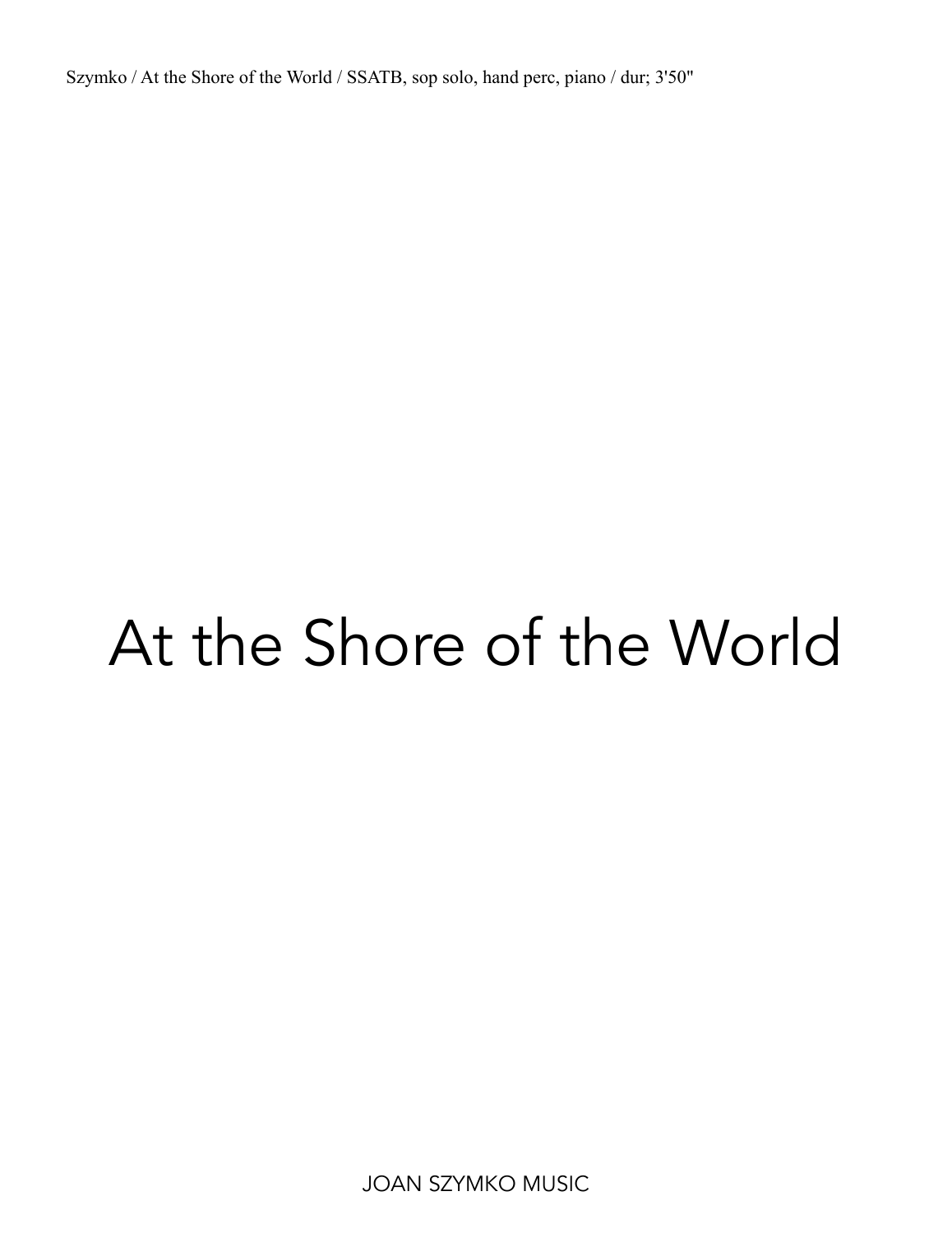# NOTES from the COMPOSER

The "seed" of this work is a chant I composed while I was a Fellow at *Instituto Sacatar,* an artist residency in Bahia, Brazil (2009). I was there in part to observe music and festivities surrounding the large annual *Festival de Iemanjá* on February 2. I also explored the mythology and music of the African sourced spirituality, *candomblé with* its pantheon of Afro Brazilian gods and goddesses, called *orixás*. *Yemanjá* (Yoruba spelling) is the *orixá* of "the waters."All life is dependent on water and so *Yemanjá* is also considered the Mother of Life. Two short *condomblé* song texts (one in the original Yoruba language, the other translated into Portuguese) honoring *Yemanjá* are combined with a lovely poem by Bengali poet Rabindranath Tagore that, in this work, serves as the voice of Y*emanjá.* And so this is a love song of sorts between the world (people) and the waters (*Yemanjá*). For some time now, I have been of the belief the human race is coming to a "threshold"— a point of no return, in regards to our relationship to our planet. My hope is that this work will be sung to bring awareness to our dependence on our Mother Earth and on her suffering.

The traditional rhythm, *Ijexá* is an integral part of "At the Shore of the World." It is one of the candomblé rhythms used to accompany songs honoring *Yemanjá*. (*Ijexá* tutorials can be found on YouTube.) Conga type drums are preferred. *Lé* and *Rumpi* are drums used in *candomblé.*  A high *(quinto)* and medium *(conga)* conga styled drums are the best approximation. It is important that the drummers play what's in the score. Once the patterns start, they don't vary. ( Although there are important stops and dynamics to observe.) In selecting an agogo (2-tone Brazilian bell) take care that the pitches of the bell do not clash with tonality the piece. If an agogo bell with compatible pitches is not available, a single cowbell or wood block of indiscriminate pitch can be used (playing both high and low notes). The piece can stand on its own with just the percussion as accompaniment; although piano is definitely preferred when available. A separate percussion score is available.

| PERCUSSION KEY                            |
|-------------------------------------------|
| $S =$ slap tone                           |
| $O =$ open tone                           |
| $M = muffled$                             |
| $t =$ touch with fingertips (ghost notes) |

Regarding Ms.61-65: the "sh" of shore should be lengthened— make half the duration of the note preceding the word "shore" an "SH" sound that intensifies an opens to the vowel. (the white noise of the "SH" employed so as to sound like waves crashing on the shore).

—Joan Szymko

# **TFXT**

*A wà ààbò a yó Yemanjá* (trad. candomblé song text)

*Iemanjá do rio somos seus filhos (*trad. candomblé song text)

My heart beats her waves at the shore of the world and writes upon it her signature in tears with the words "I love thee." (R. Tagore)

#### **TRANSLATION**

*A wà ààbò a yó Yemanjá* (Yoruba) Yemanjá, protect us and fill us with contentment

 *(Portuguese)* Yemanja of the river/waters, we are your children

(About the spelling of the goddess name: For consistency's sake, I elected to use just the Yoruba spelling and one pronunciation. Yoruba is the African language of *candomblé*)

# PRONUNCIATION

| A wà ààbò a yó | ah wàh àh boh ah yoh<br>- "à" is brighter as in"ask"<br>- no dipthong on "oh" |
|----------------|-------------------------------------------------------------------------------|
| Yemanjá        | yay-mã-zhah<br>- ã (nasalized)<br>- "zh" as in"azure"                         |
| lemanjá        | yay-mã-zhah (as before)                                                       |
| do rio         | doo -HEE- ooh                                                                 |
| somos seus     | SOH-mohs SAY-oos                                                              |
| filhos         | FEE-leeyoos                                                                   |

For information about the composer see: www.joanszymko.com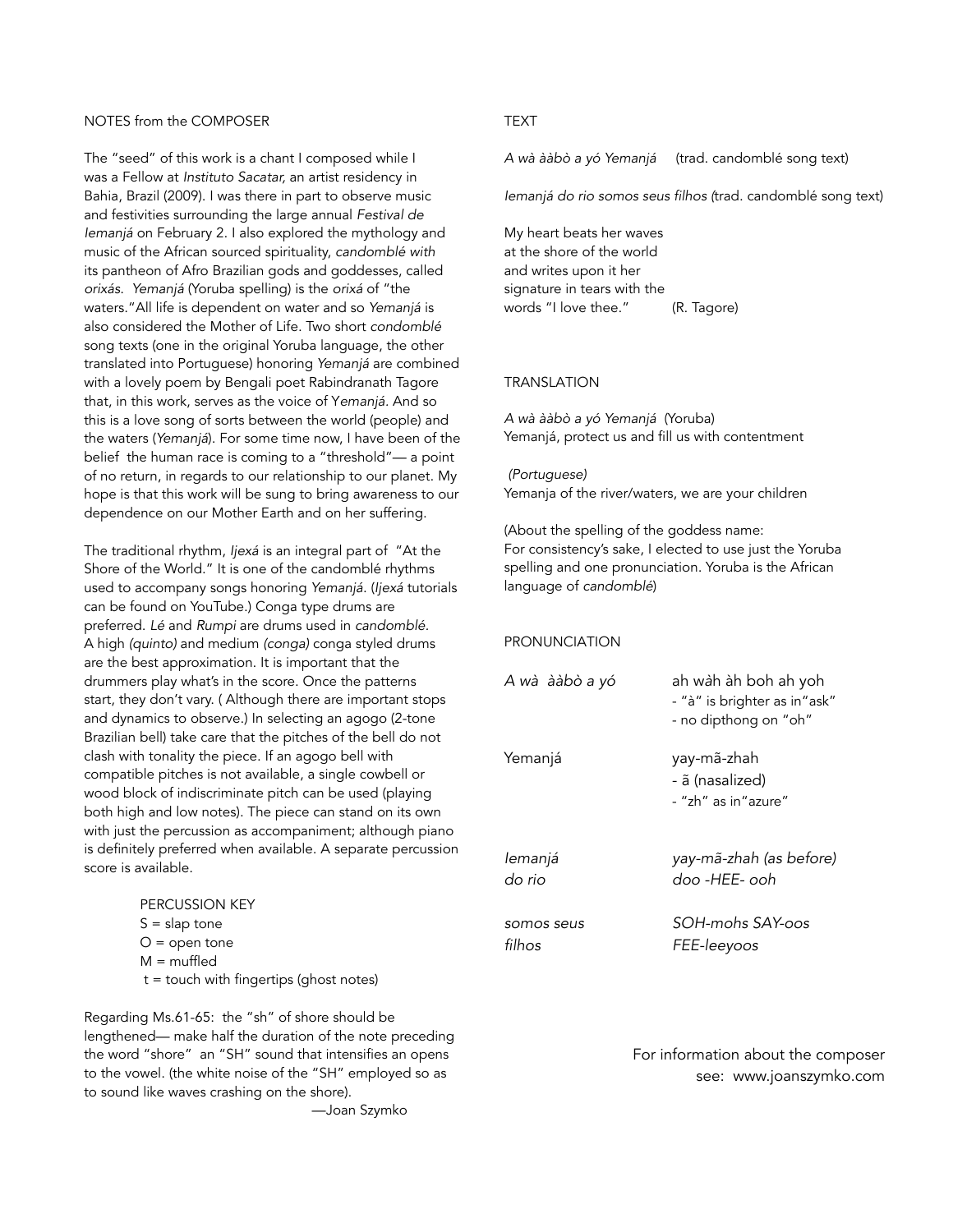At*Commissioned by Dr. Phillip Stockton and the Mississippi University forWomen Chamber Singers in memory of Leslie FarrellThreadgill.*

# At the Shore of the World

Traditional *Candomblé* song texts Traditional *Candomblé* song texts<br>for the Orixá,Yemanjá (Bahia, Brazil); and Rabindranth Tagore (1861-1941)

Joan Szymko



©2016 by Joan Szymko ©2016 by Joan Szymko<br>No. 29 from "Stray Birds"(1916) by Rabindranath Tagore (P.D.) 'Stray Birds"(1916) by Rabindranath Tagore<br>hed and Distributed by Joan Szymko Music All Rights Reserved for All Countries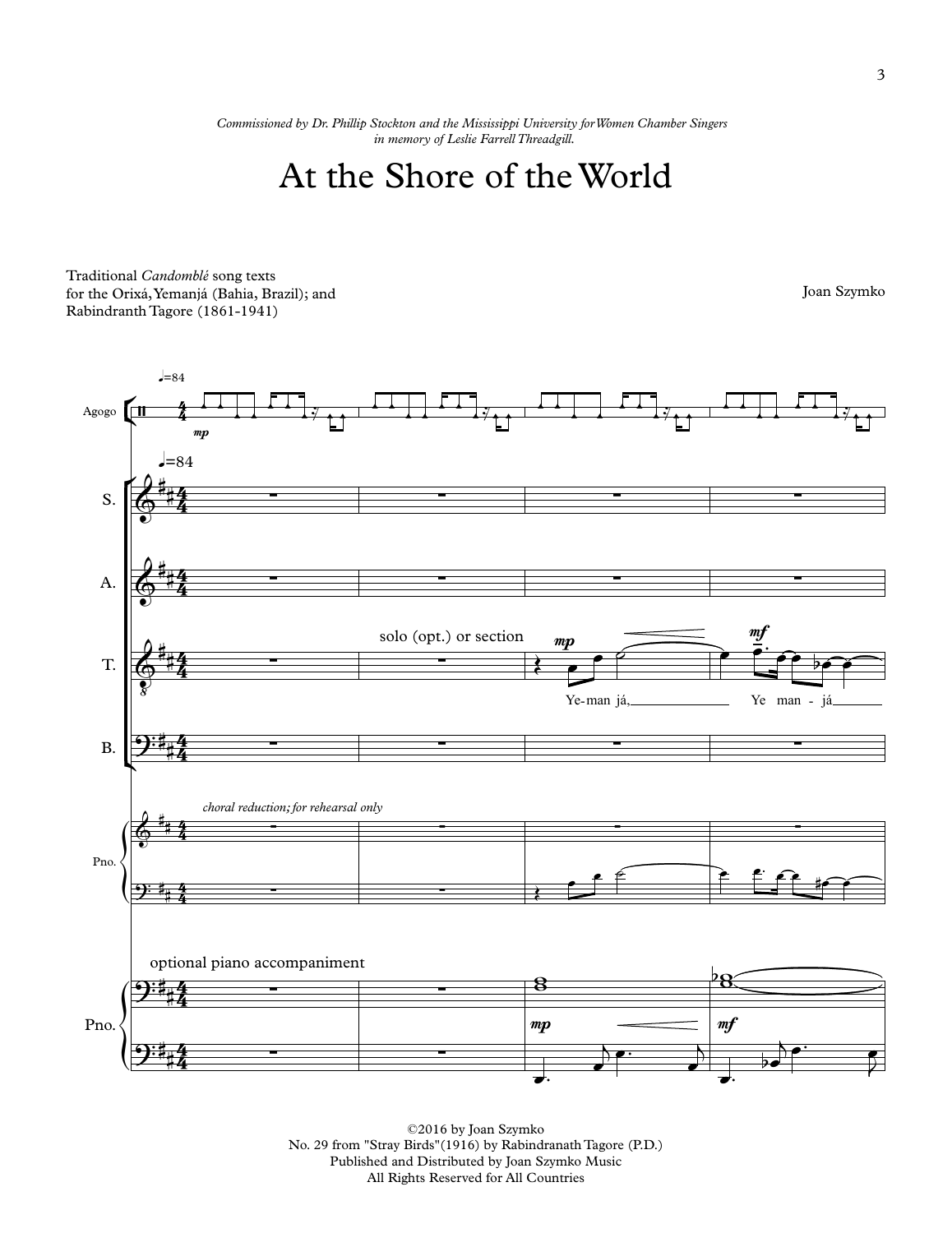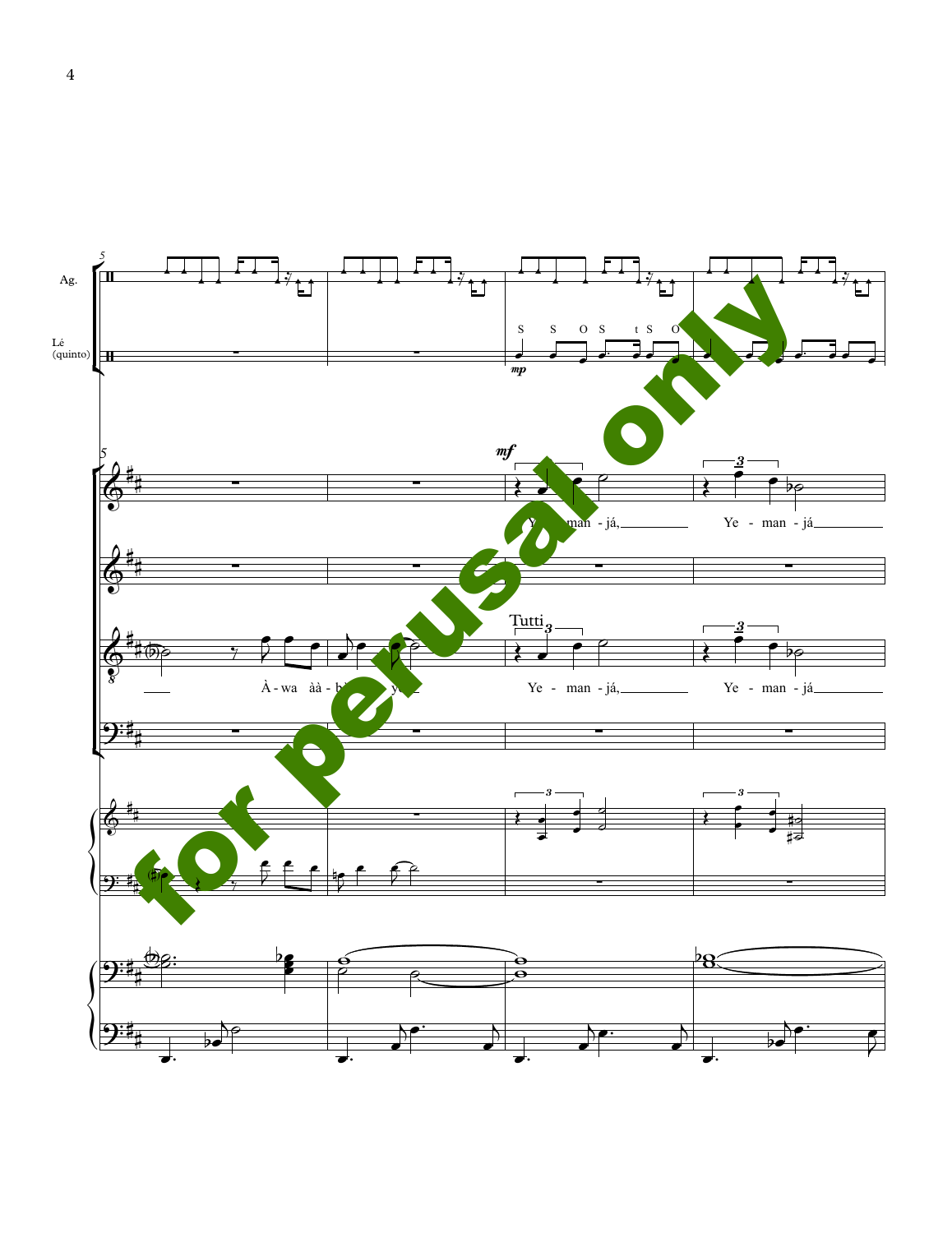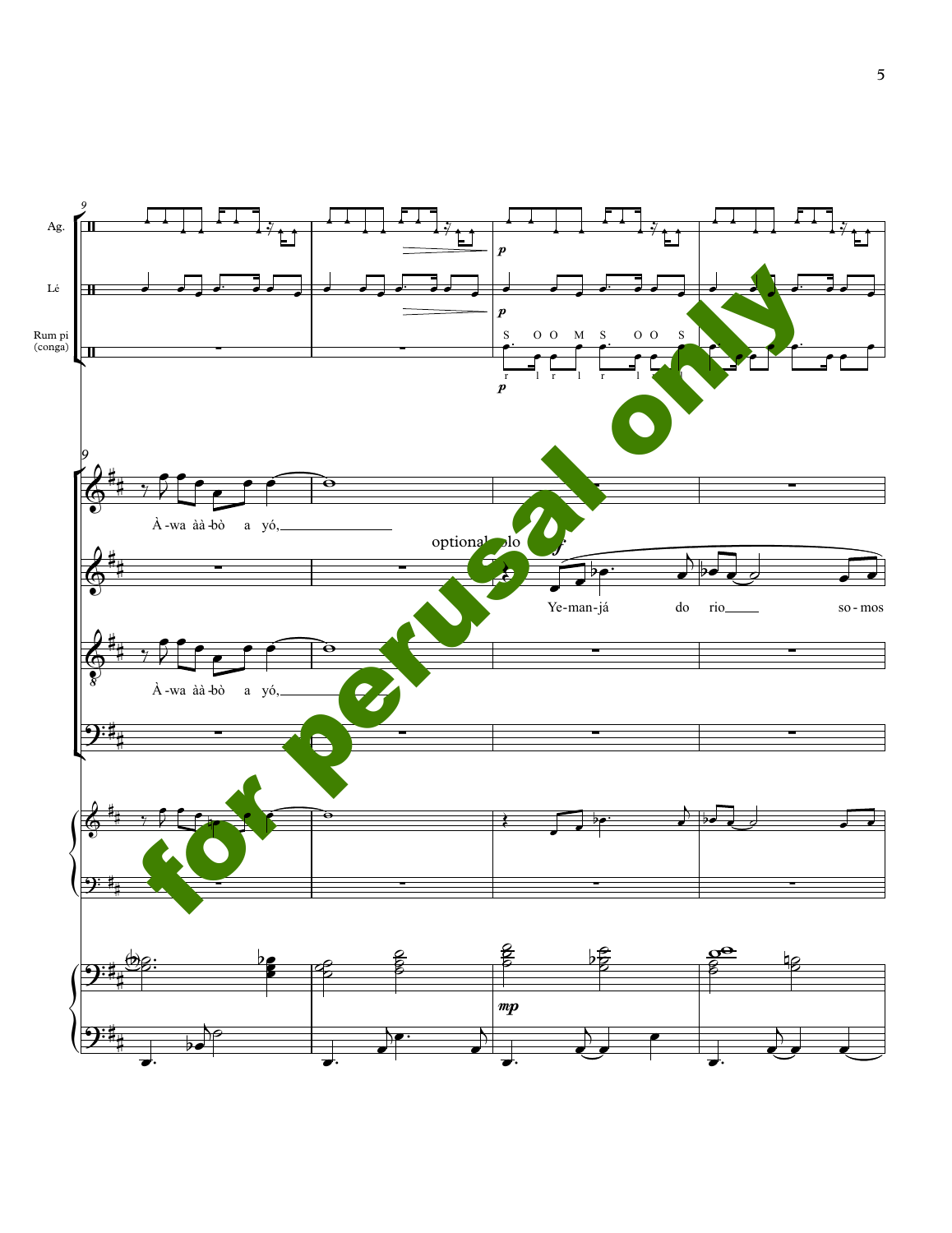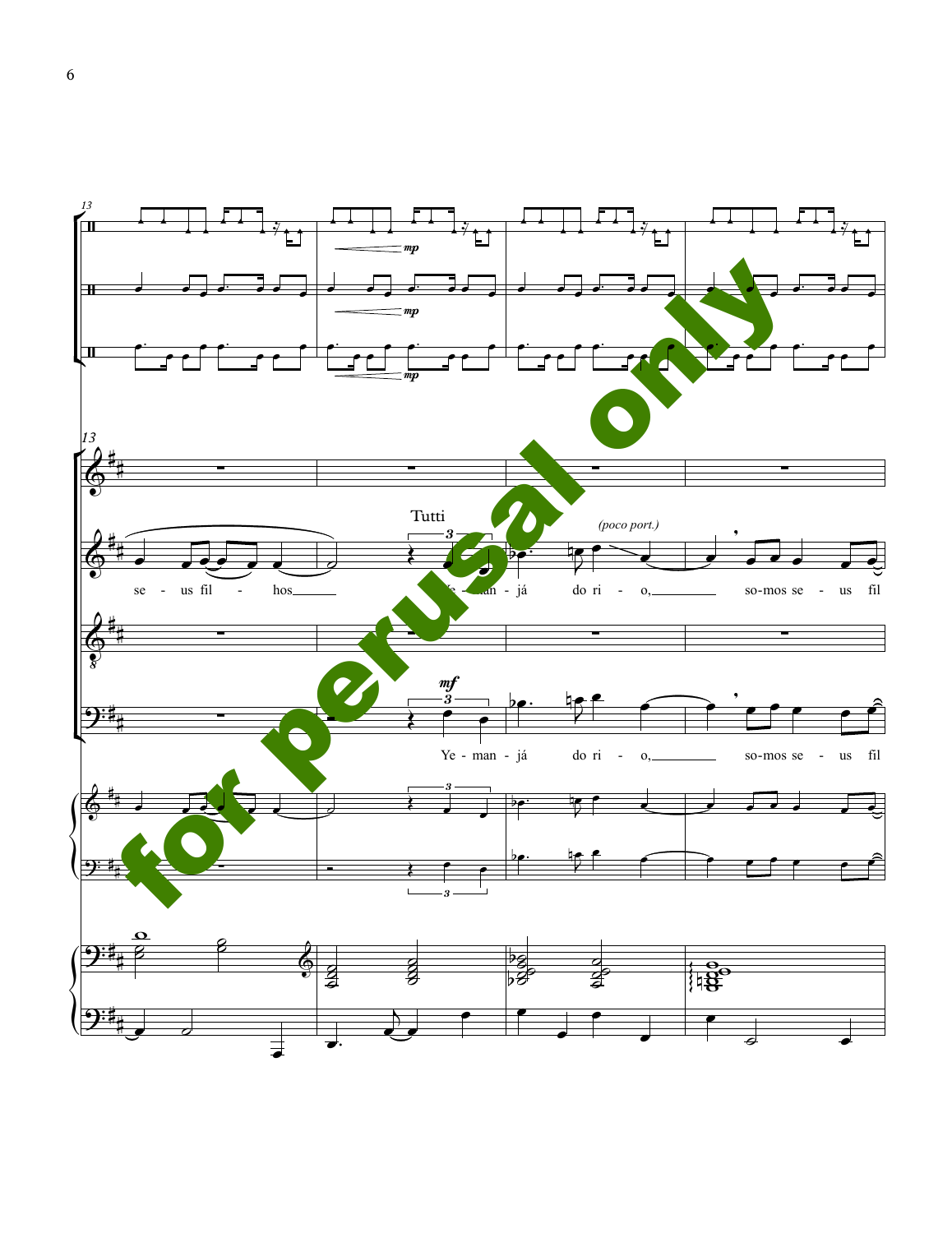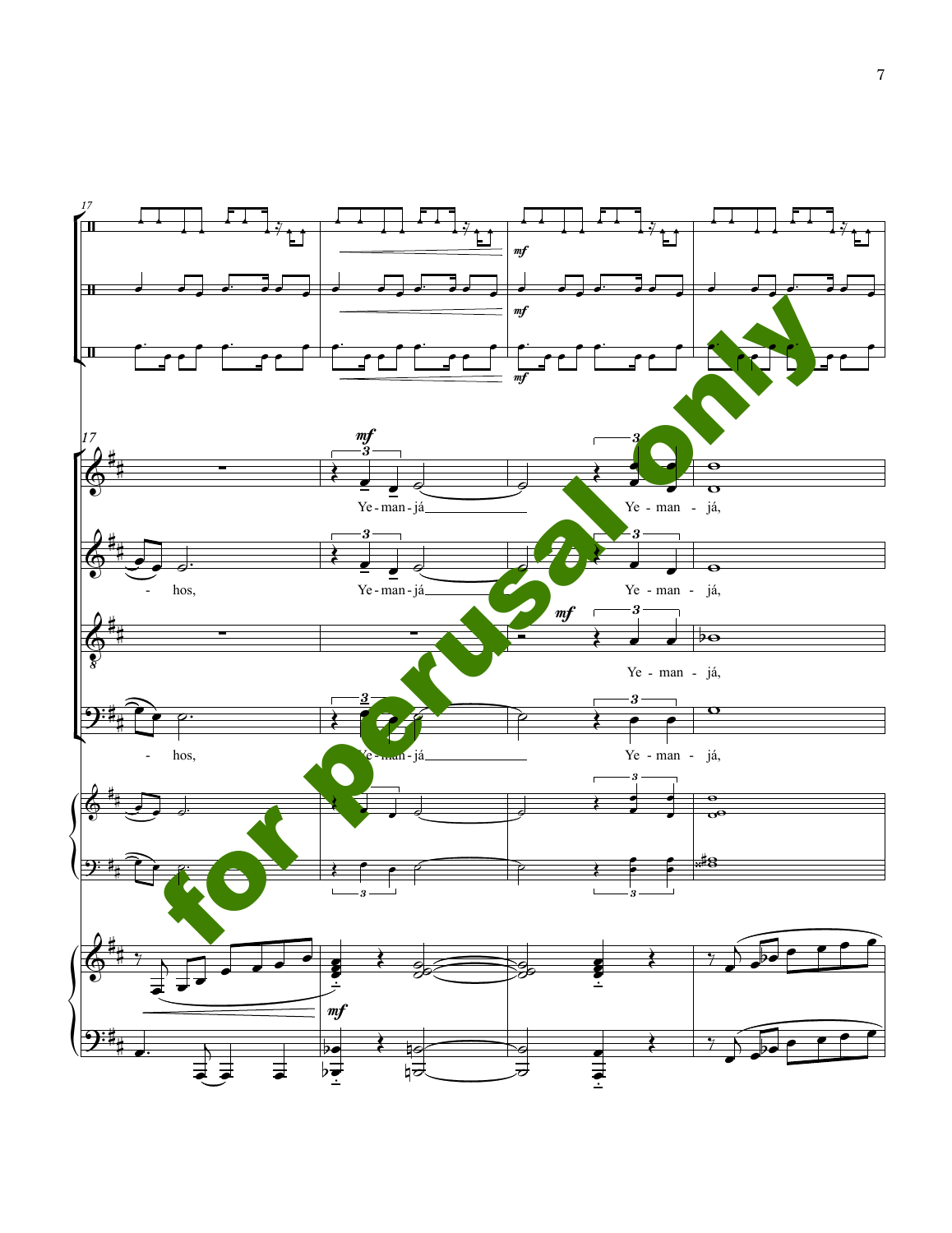

8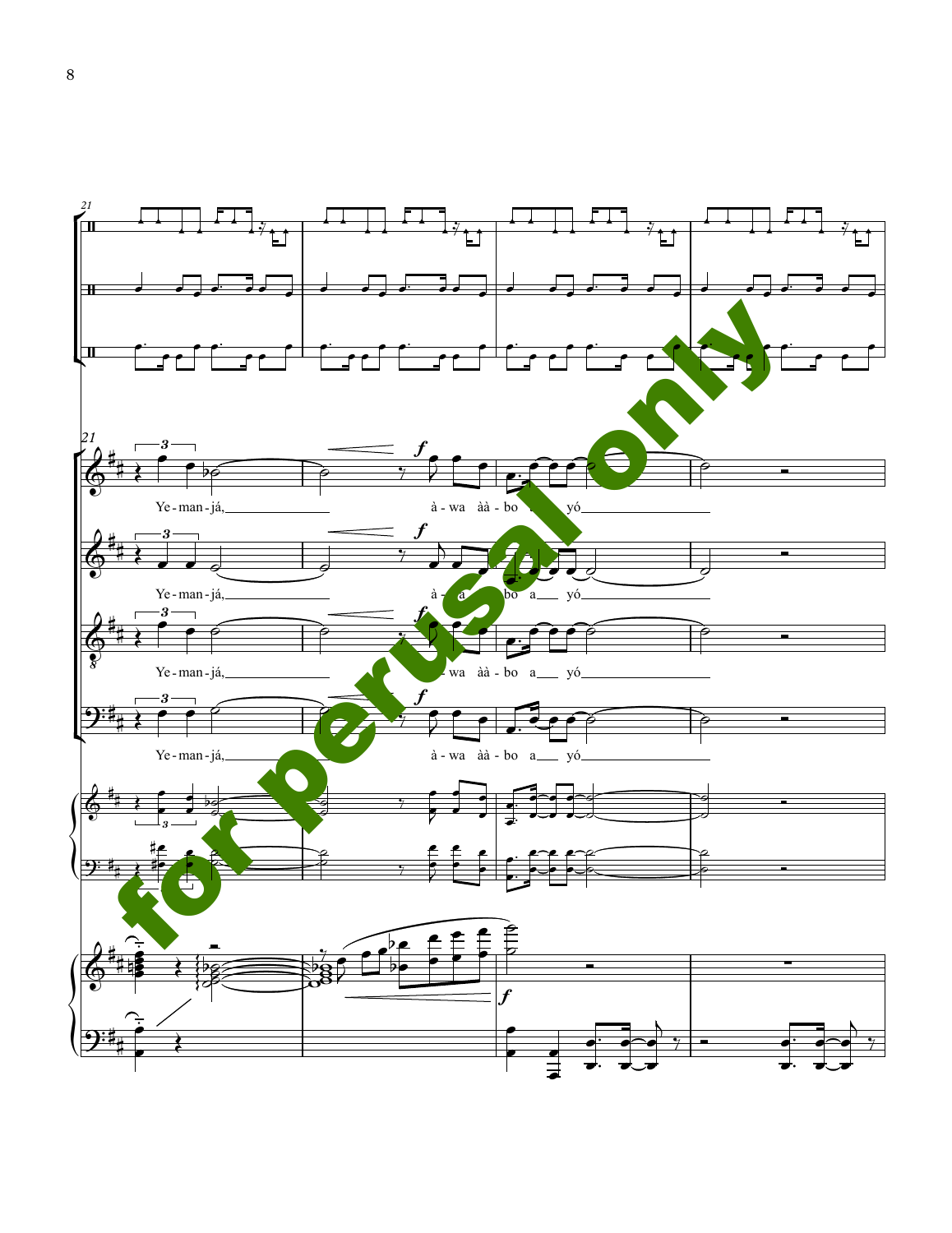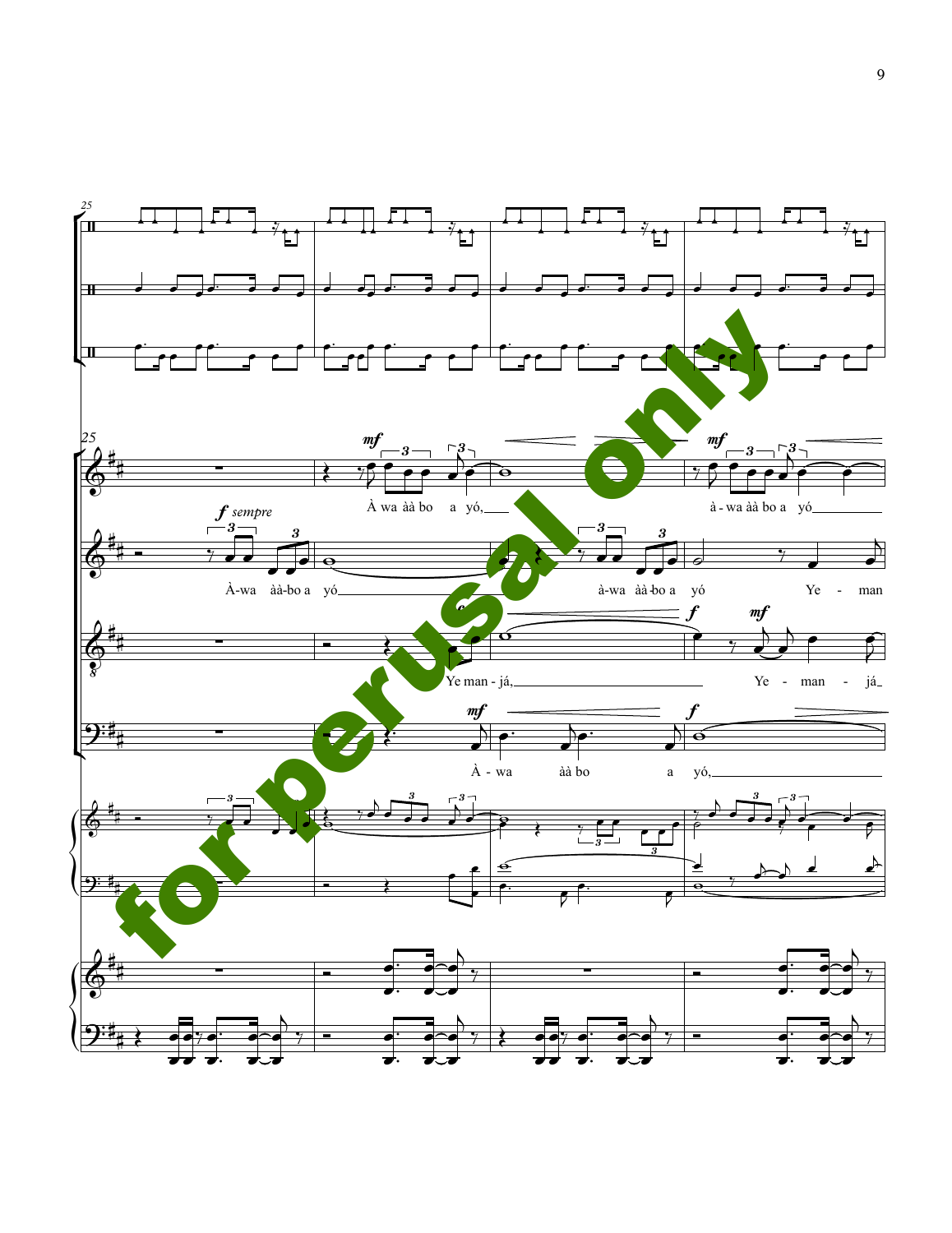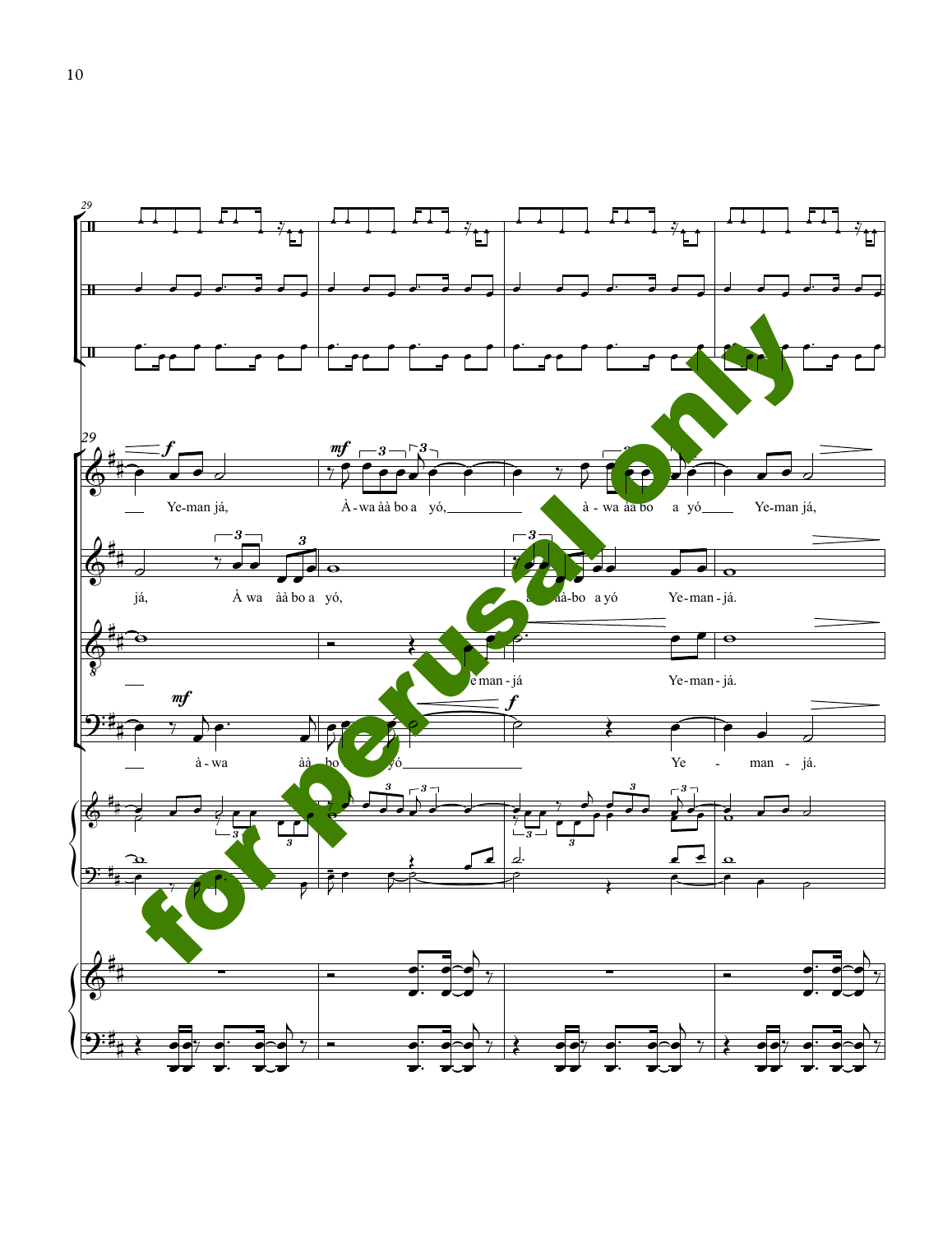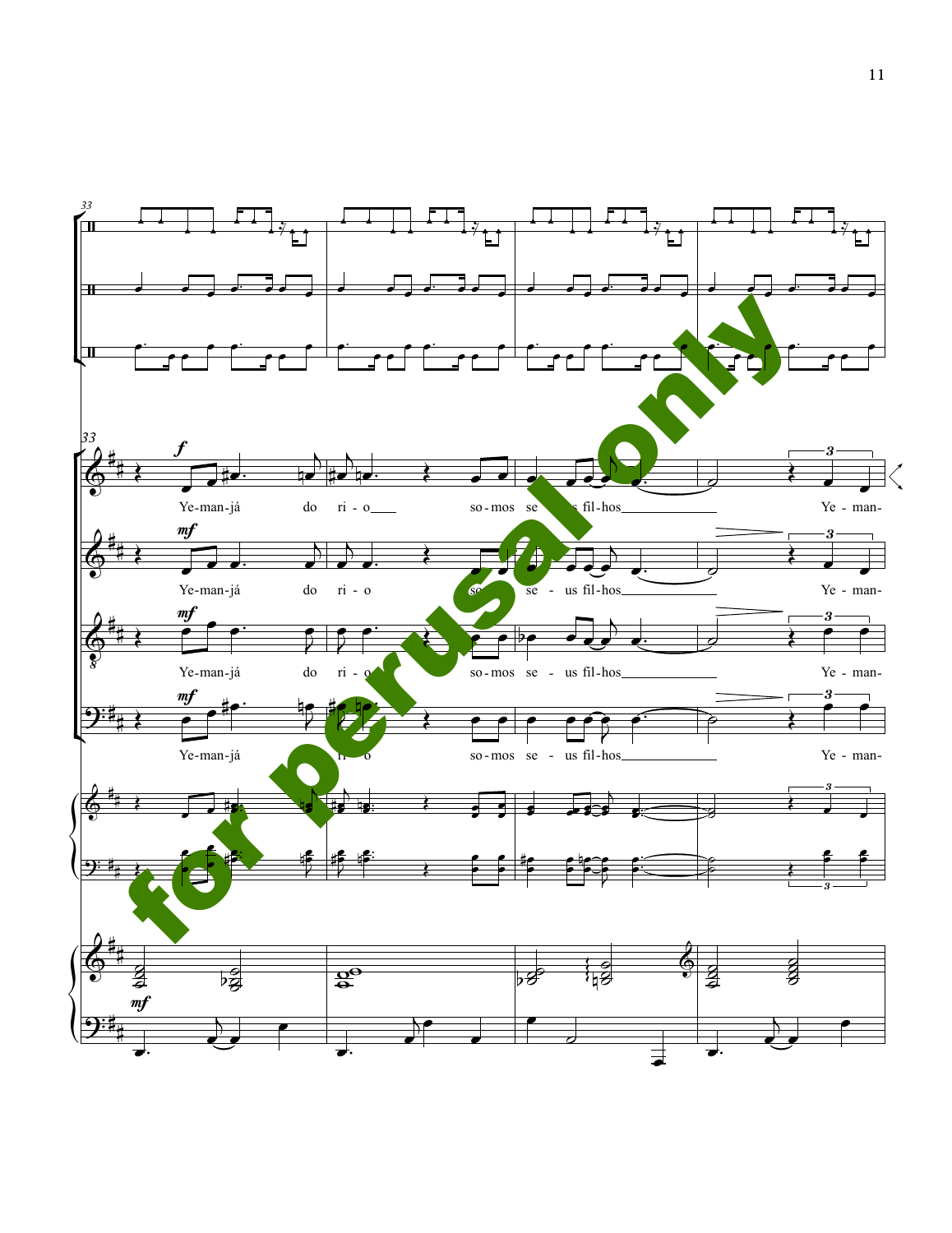

12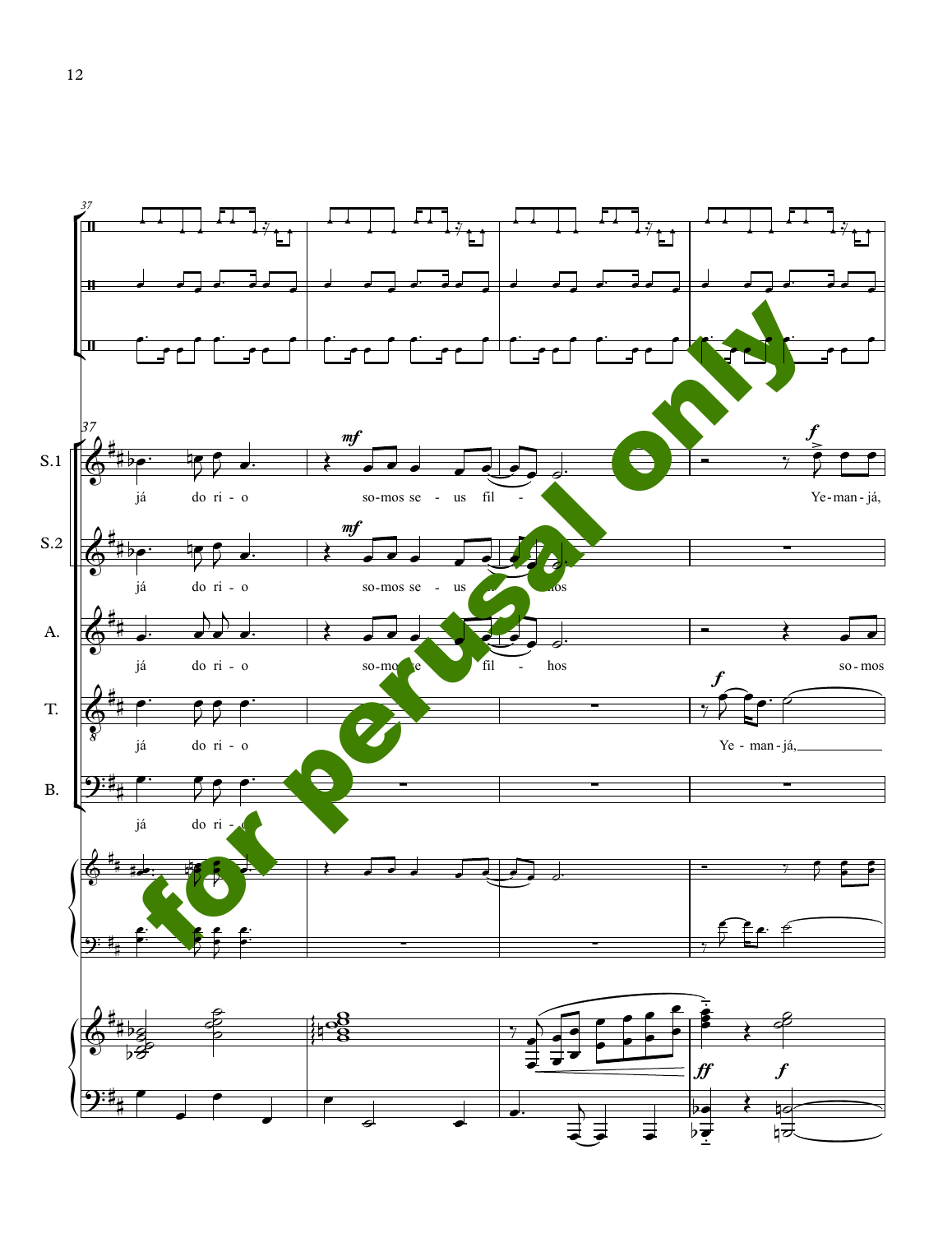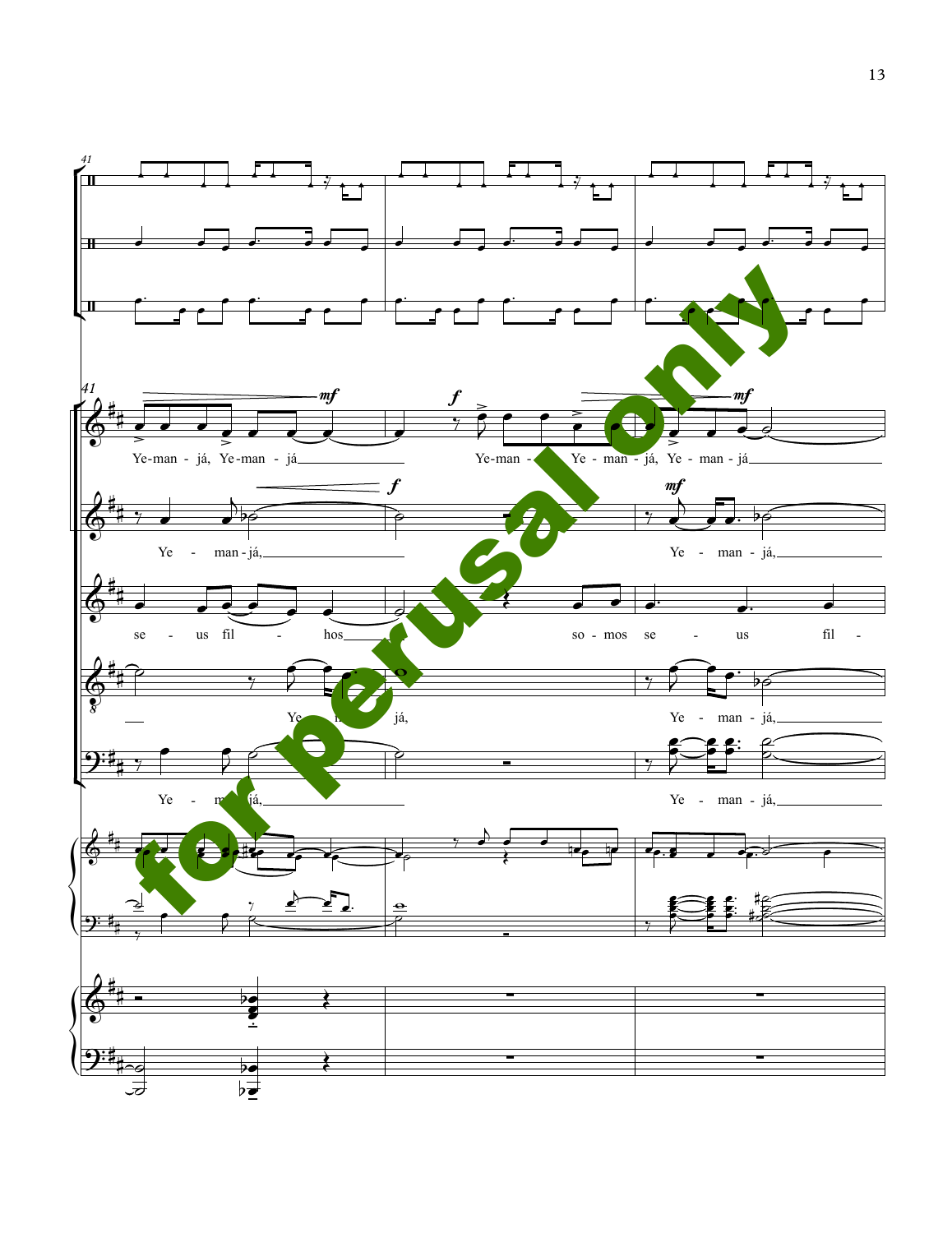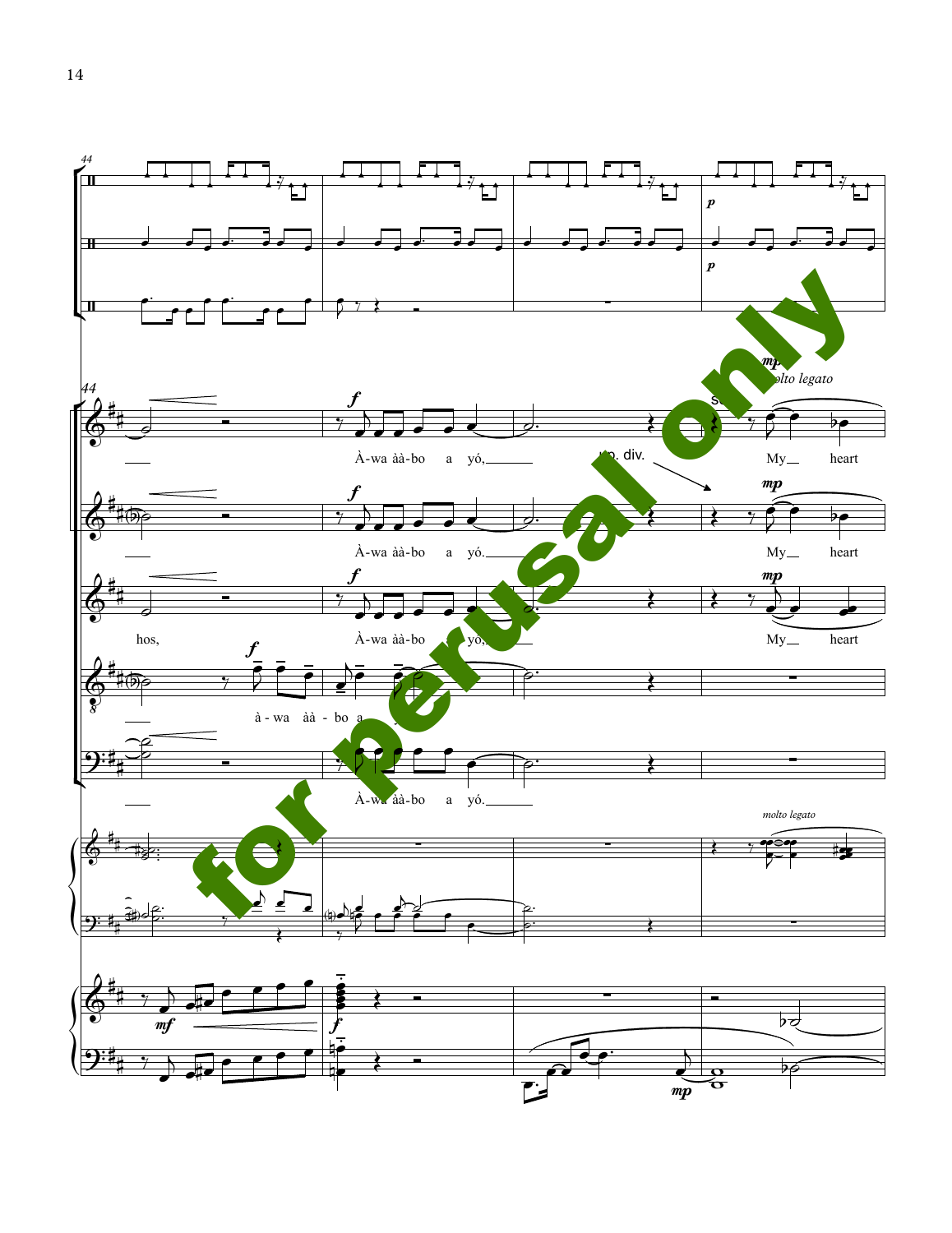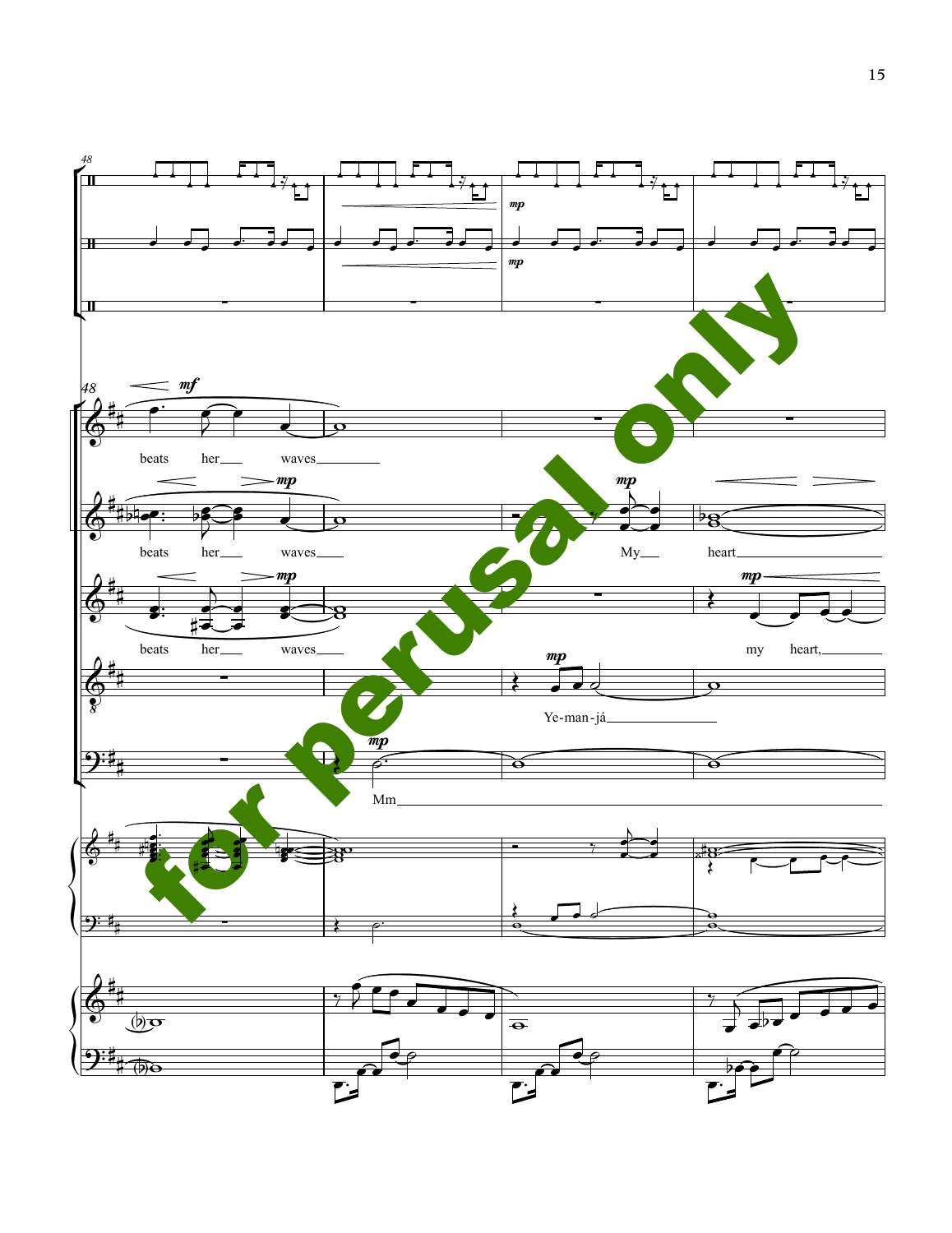

 $16\,$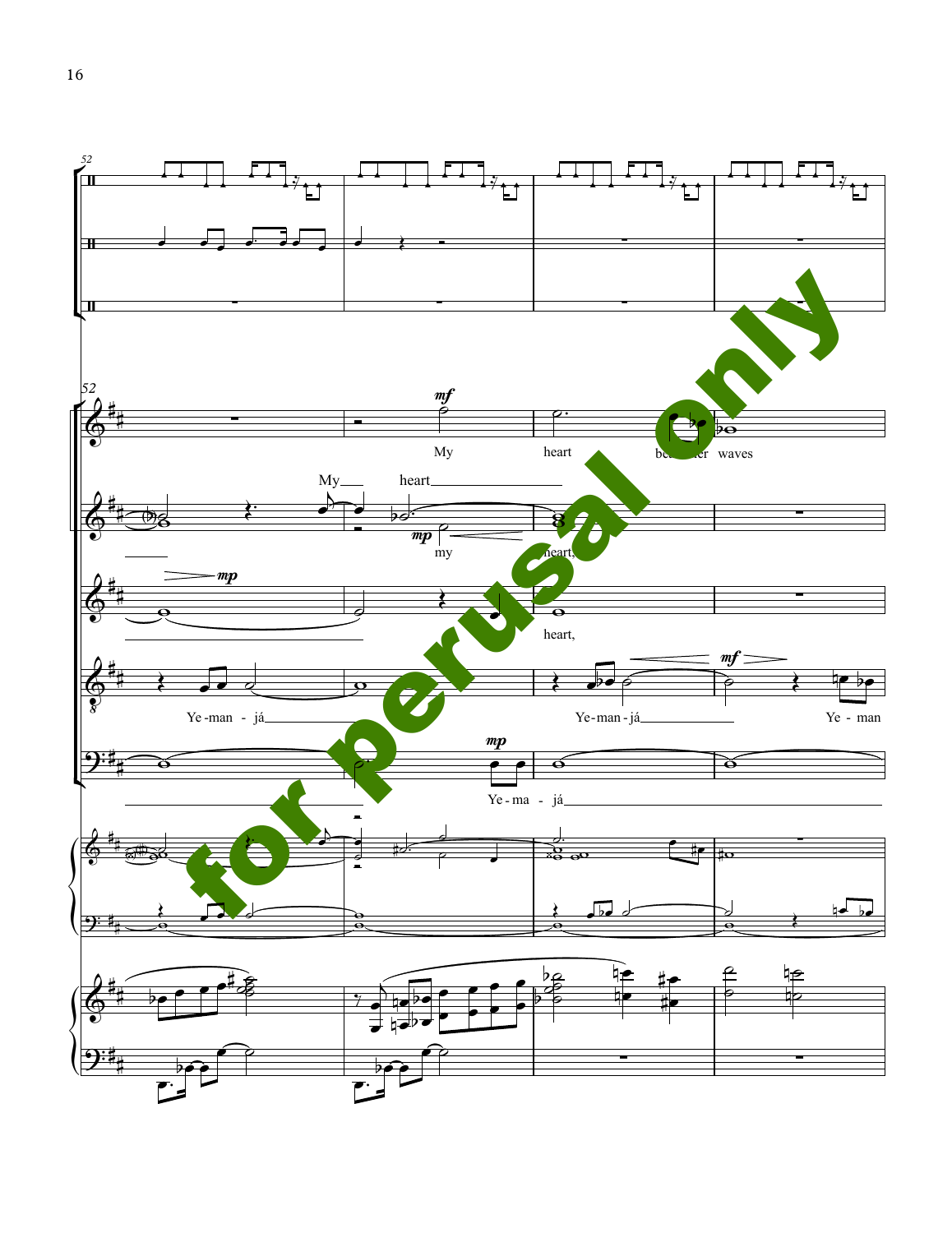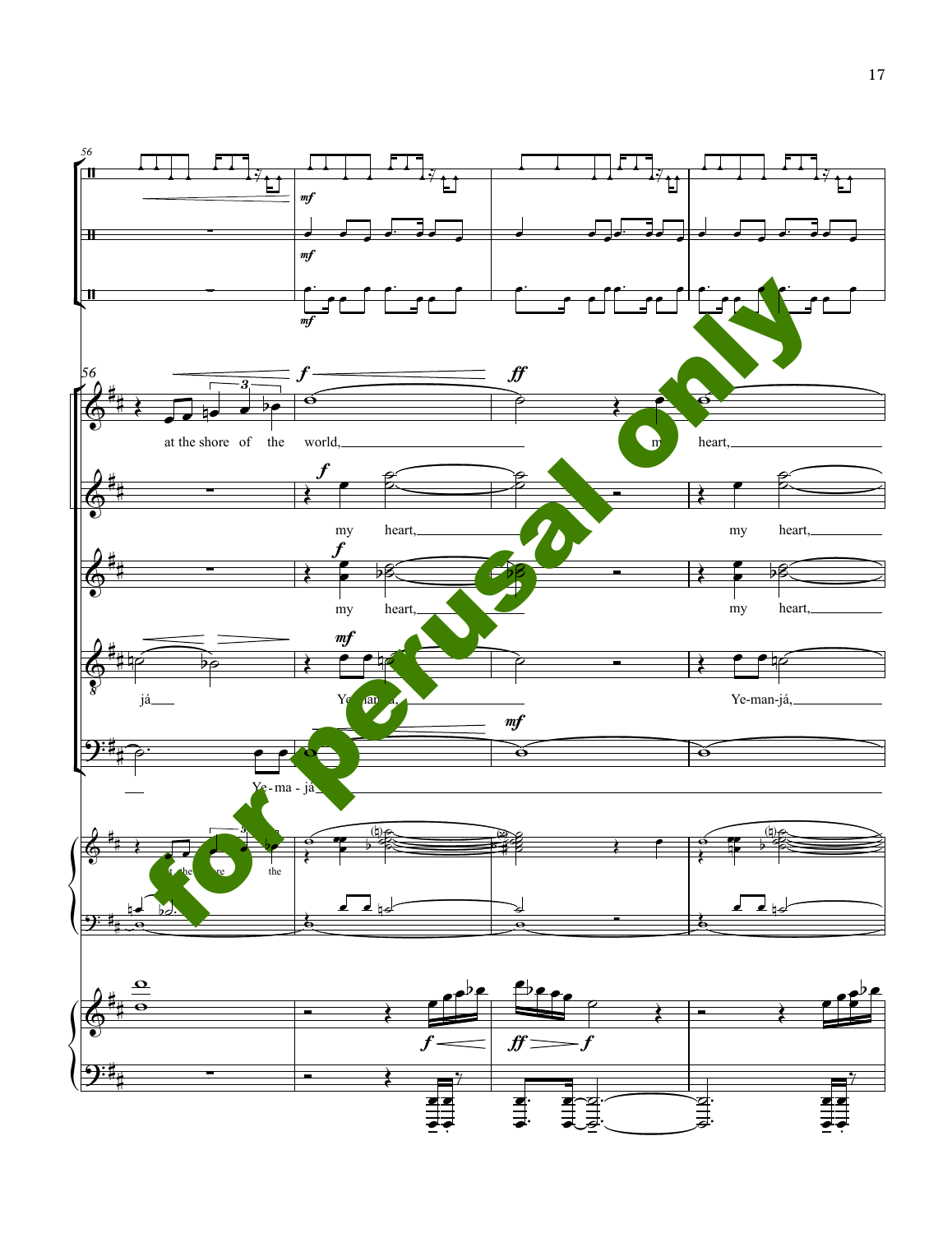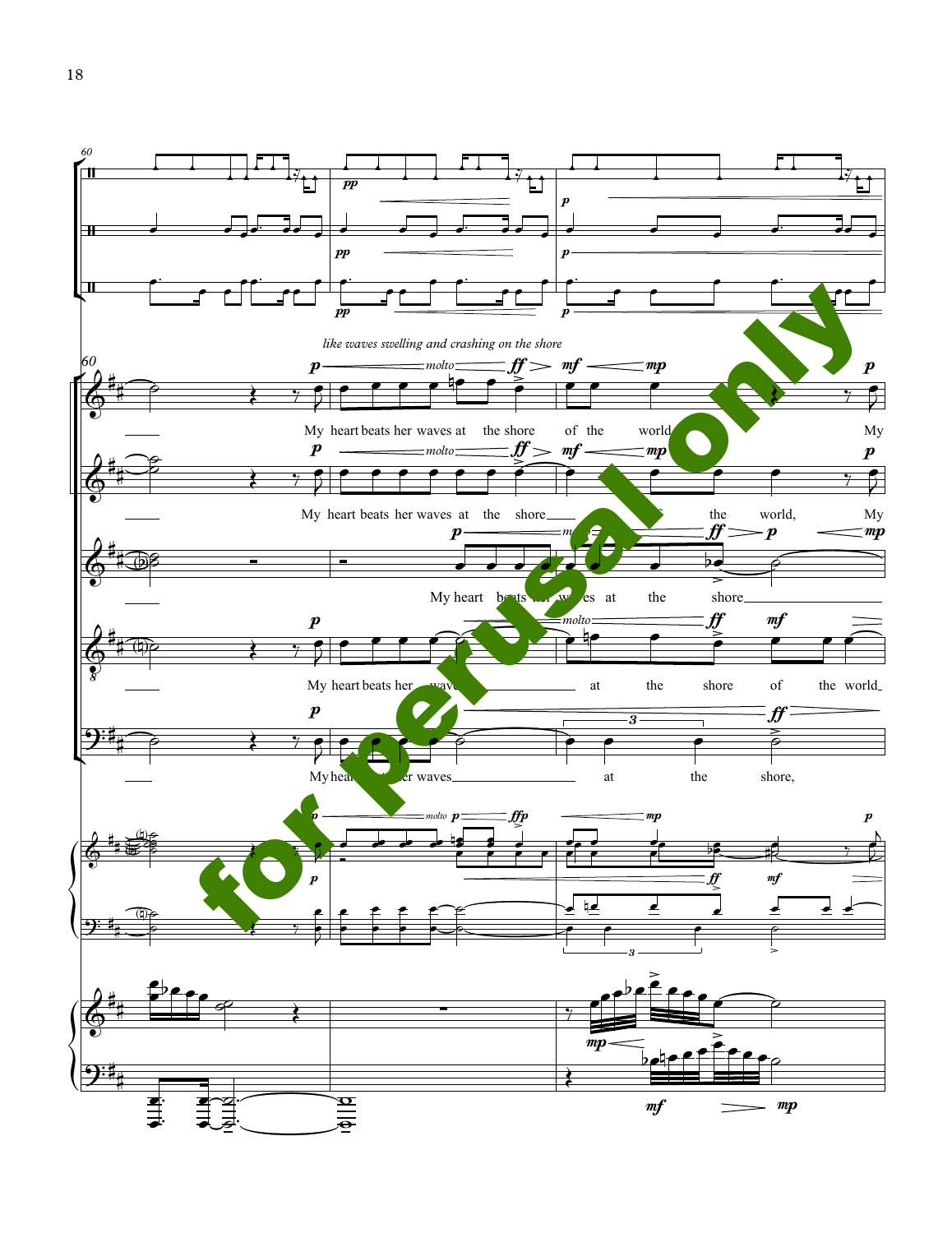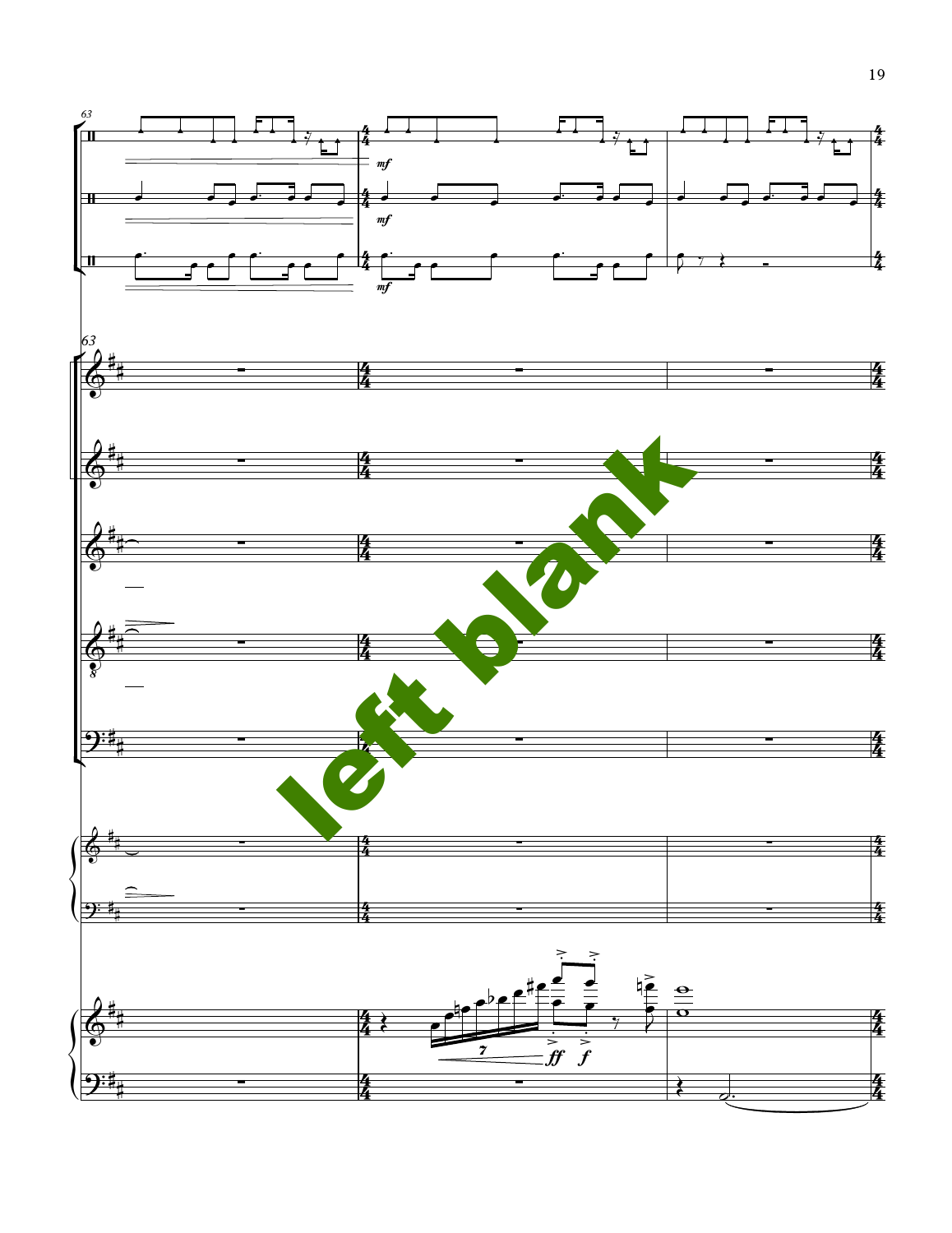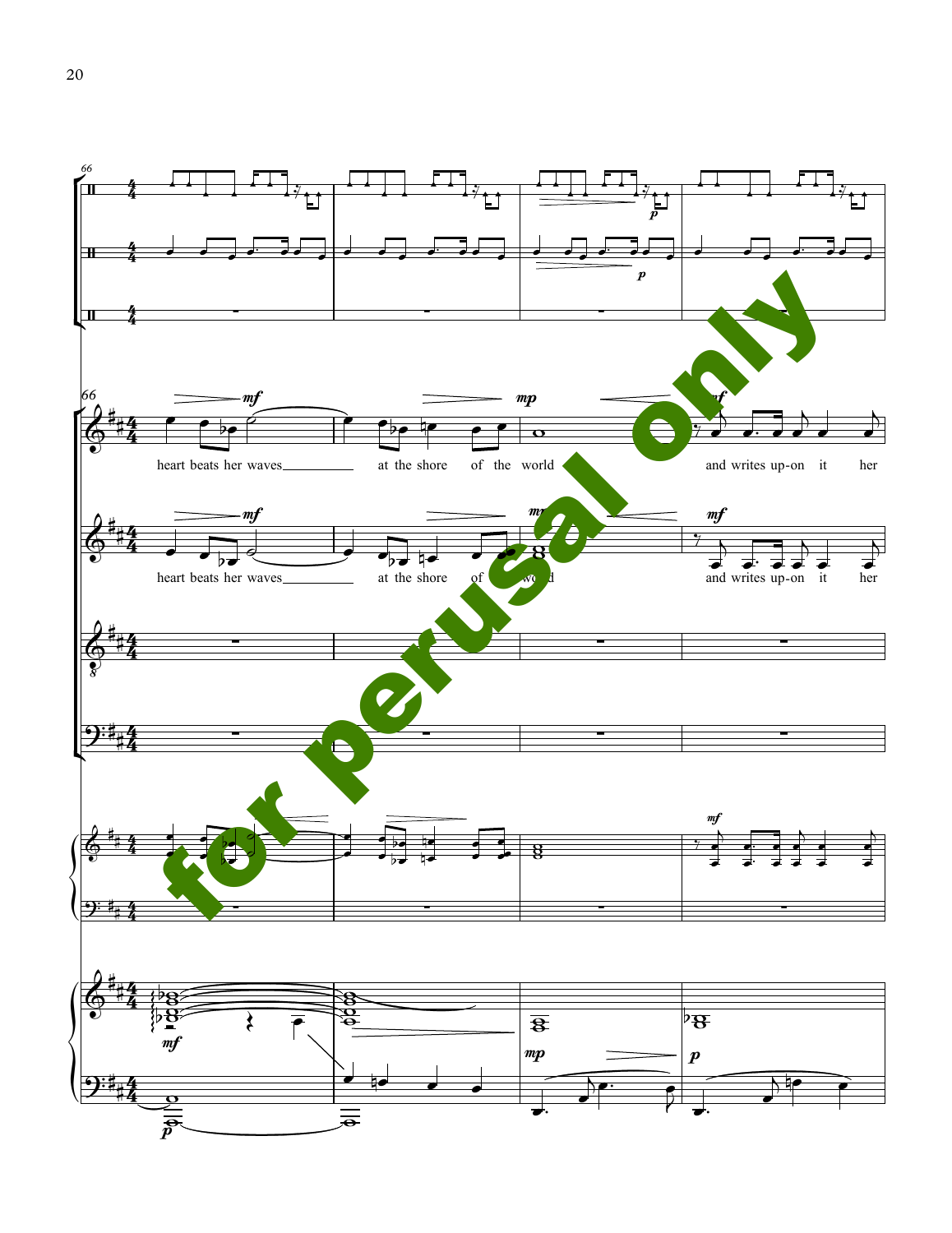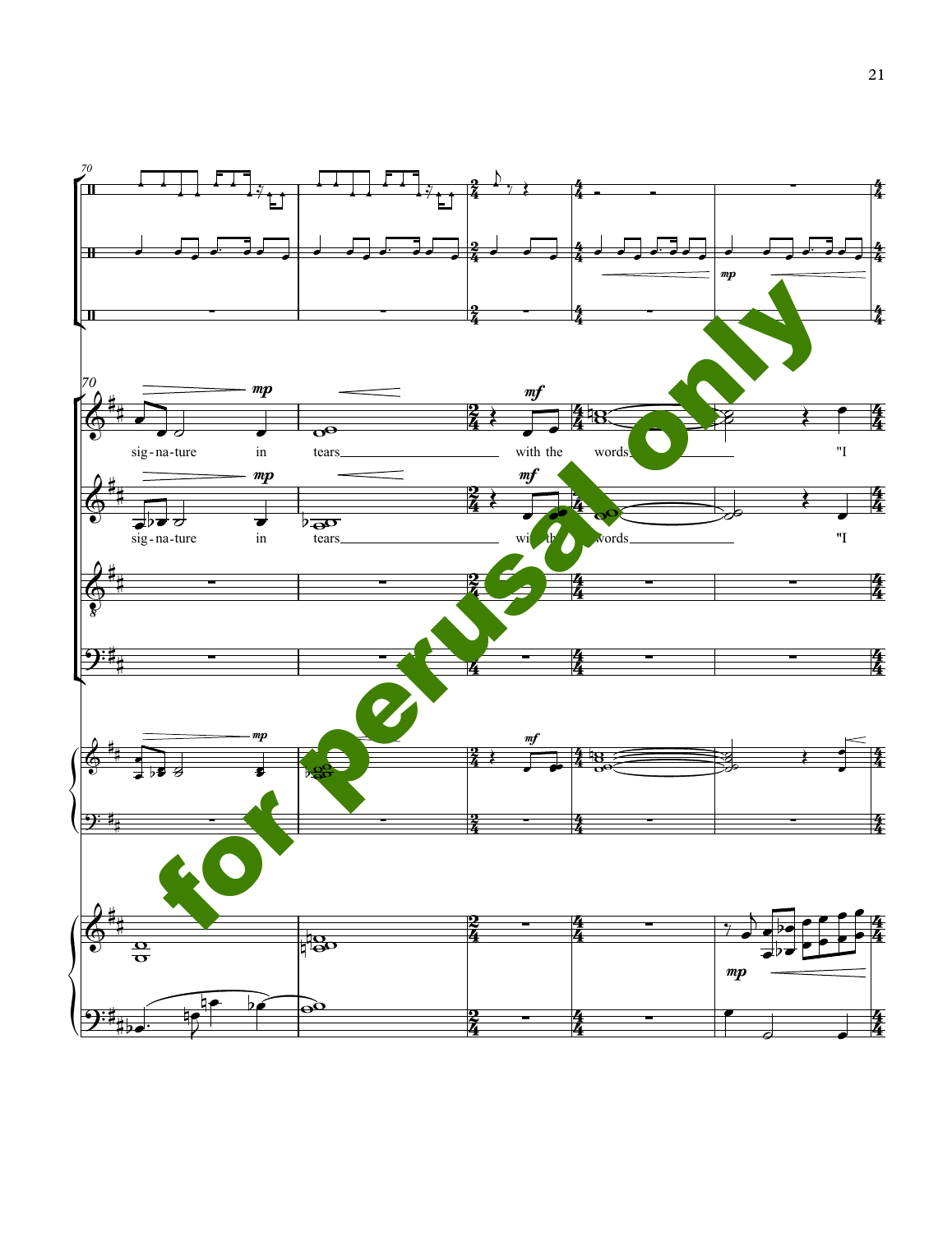